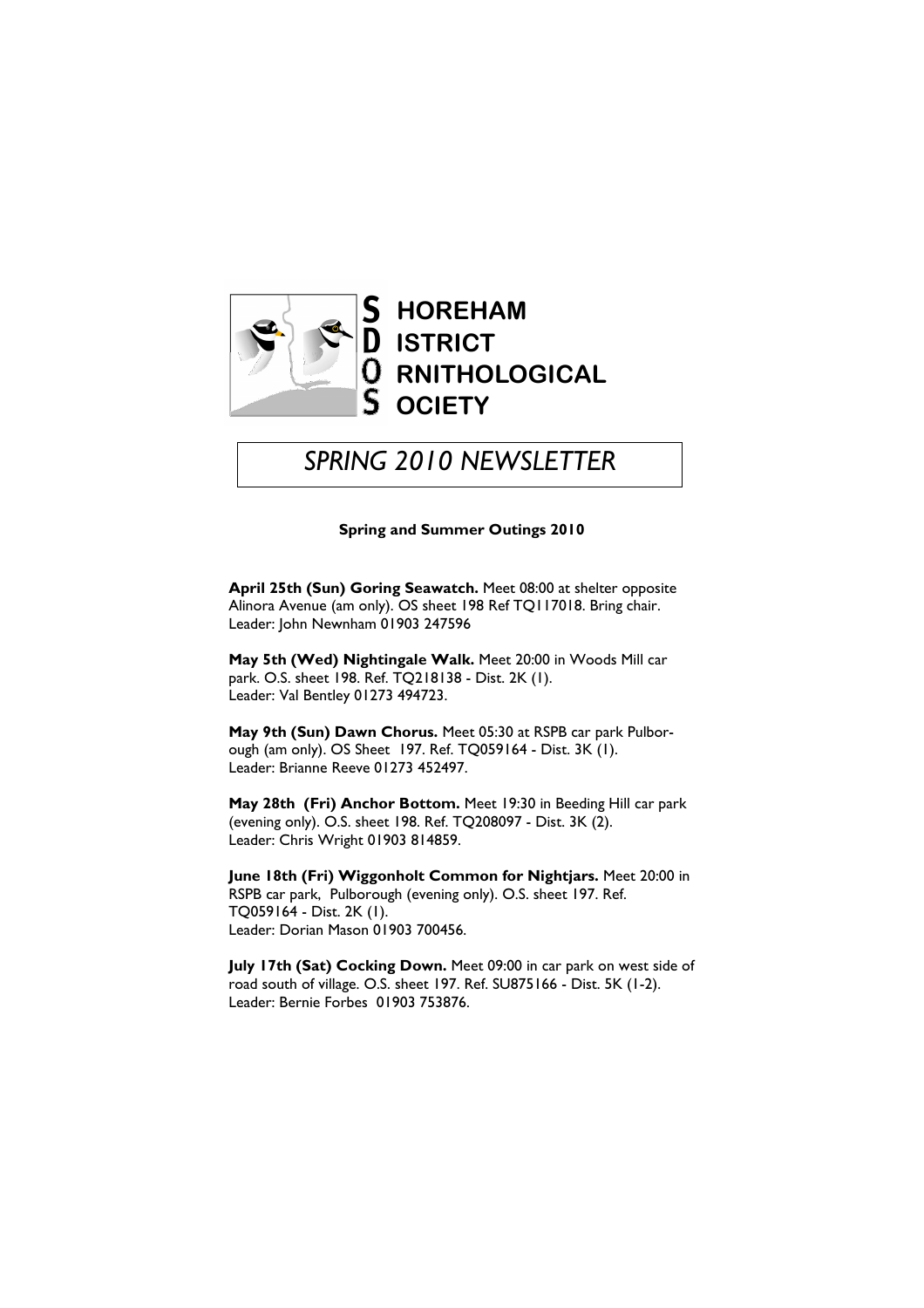## Sightings for October to January by Clive Hope

The first Brent Geese flew west at Worthing on October 1st. On 2<sup>nd</sup> 600 House Martins and 70 Chiffchaffs were at Cissbury. There was a Bonxie and a Little Gull on 3<sup>rd</sup> off Worthing and a Pomarine, three Bonxies and two or three Arctic Skuas on 6<sup>th</sup> off Widewater where another observer recorded two Curlew Sandpipers. Next day a close Manx Shearwater flew west past Ferring. A splendid Hobby gave great views in the Adur valley near Cuckoo Corner on 9<sup>th</sup>/10<sup>th</sup>. As with most Octobers, passerine and hirundine passage was sometimes quite spectacular. As an example on the 9th, in two and a quarter hours, the following totals were logged all flying east at Ferring/Worthing:

Pied Wagtail 37; Grey Wagtail 3; Meadow Pipit 216; Goldfinch/Linnet 605 (many too distant to separate); Swallow 281; House Martin 32; Skylark 5.

At Wild Park on this day the counts were:

108 Swallow, 55 Linnet, 94 Goldfinch, 37 Chaffinch, 108 Meadow Pipit, Grey Wagtail, 12 Skylark, 7 Song Thrush, 7 Siskin, 70 Starling, 10 House Martin, 19 Pied Wagtail, 4 Chiffchaff.

A probable Yellow-browed Warbler was in a garden at High Salvington on 11<sup>th</sup>. On 14<sup>th</sup> no less than 1175 Goldfinches moved east at Worthing in one and a half hours. Where do they all go? On this day a Bottle-nosed Dolphin was seen moving slowly west well offshore at Worthing and in the afternoon a Greenshank was on the beach near the Bluebird Café at Ferring. One or two Ring Ouzels were elusive visitors to Cissbury in this period and on 17<sup>th</sup> there 105 Redwings were noted. A flock of ten Little Egrets flying NW over Goring beach on 18<sup>th</sup> was memorable. Firecrests made a good showing this autumn with birds turning up in several gardens and parks; not so Goldcrests for which our local ringers reported the poorest passage for many years. Chiffchaffs however were numerous in many coastal and river valley areas. At the end of the month Black Redstarts appeared rather later than usual. A surprise in the form of a lone Sooty Shearwater flew west on  $27<sup>th</sup>$  in an otherwise quiet seawatch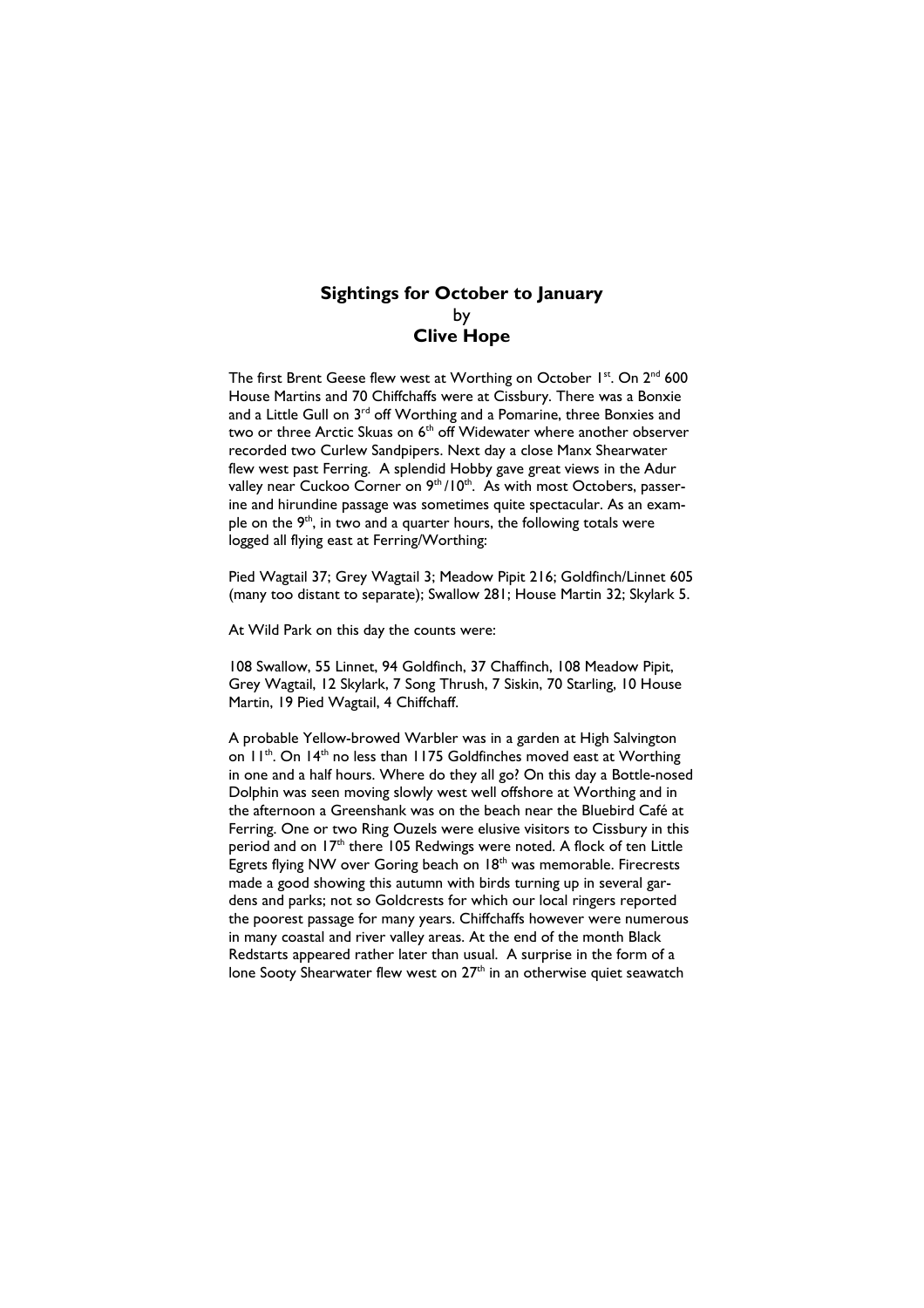The month ended with a Glossy Ibis in or around Ferring Rife for a couple of hours on  $31^{st}$ , part of a national influx and a welcome addition to our area's annual bird list. November was a good deal quieter with few unusual sightings, possibly due in part to the wet and windy weather deterring some observations, but a Short-eared Owl over Lancing on 2<sup>nd</sup> and male Hen Harrier at Beeding brooks on 15<sup>th</sup> were nice birds. A late Sandwich Tern passed Worthing beach on 21<sup>st</sup>.

Four White-fronted Geese in the upper Adur Levels on December 6<sup>th</sup> may have been just outside our area. Two Slavonian Grebes were off Worthing on December 15<sup>th</sup>. Overnight snow on 17<sup>th</sup>/18<sup>th</sup> signalled the start of much colder weather and 85 Lapwing flying high NW at Goring Gap on the latter date were seen escaping from more severe conditions in the east.

For the remainder of the year and the start of 2010 Dave Smith has written the following account.

## Memorable birding experiences in the Shoreham area, late December 2009 into January 2010. by Dave Smith

The period will be long remembered for withering wind-chill, accompanied by sub-zero temperatures and heavy snow. The December freeze was short and produced relatively little hard weather movement but the more protracted spell in early January produced the unusual, together with some significant movements of the commoner species. December 18<sup>th</sup>, heavy snow and very cold. I walked to Goring beach where far fewer birds were moving than anticipated but still logged hard weather species in small numbers, e.g. five Gadwall, 26 Shelducks, 37 Teal and a Curlew. On 19<sup>th</sup> the most interesting record was an incoming Kestrel which was picked up at distance and it flew towards the shoreline. Exhausted, it just avoided pitching into the sea but made it to the beach, scattering the local Carrion Crows. I hope it survived as it had probably undertaken the long journey from the Continent.

A female Peregrine took a Lapwing near Coombes on 22<sup>nd</sup>, and struggled to both lift it from the ground then carry it back to the Cement Works encouraged by a vociferous male, no doubt its mate.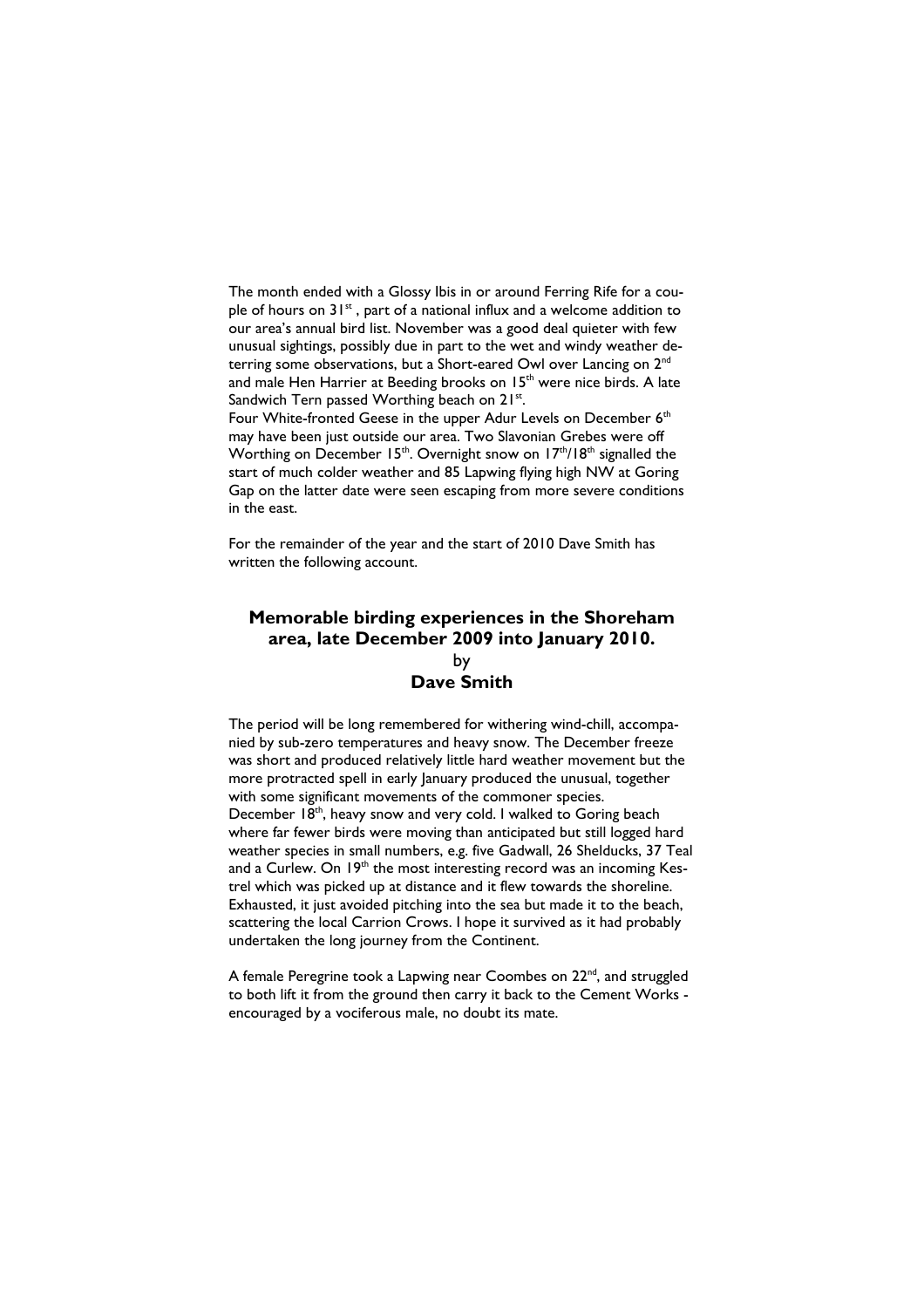A close Great Northern Diver off Worthing on Christmas Day was a welcome find; it stayed until at least  $28<sup>th</sup>$ . Two Shags were also feeding close inshore. The  $27<sup>th</sup>$  produced a surprise – a juvenile Red-necked Grebe flying west along the tideline! For me though the best was to come on 28<sup>th,</sup> when four majestic Whooper Swans passed east at Worthing to then turn south-east towards the Continent.

January 6th, heavy snow, freezing conditions. At Goring beach three Shovelers flying east were overtaken by an unseasonal Great Skua, and a Little Gull passed in the opposite direction, its black underwing stark against the grey sea and falling snow. The first sign of passerine movement was of 184 Skylarks flying west plus 65 Linnets and a few Redwings. Conditions were so harsh that, even wearing full Arctic gear, two hours was the maximum possible for me to remain 'on duty' without hypothermia setting in!

Bernie Forbes, Dorian Mason and myself toured the local area on  $7<sup>th</sup>$ . Two unexpected Wood Larks appeared briefly on Ferring beach with at least 100 Skylarks and 80 Fieldfares in the immediate area. Four more Wood Larks and 201 Lapwings flew past Widewater where, at 12.15, Bernie received a call from Owen Mitchell at Climping who had just seen a Great White Egret fly past him heading in our direction! Tense were the next few minutes as 'scopes pointed towards Worthing pier. Fifteen minutes elapsed. It should be here by now but maybe it's still following the coast but behind us? We turned to pick up a large egret with long, trailing legs, approaching low over the rooftops. Three 'scopes targeted it as it flew past us to disappear behind the tall block of flats at Widewater's east end. Huge size, long yellow bill, superb! We later heard that it had been seen in the afternoon at Pett Levels. A Jack Snipe and obliging Water Rail at Cuckoo Corner sealed the day.

A memorable seawatch off Worthing on  $9<sup>th</sup>$  produced two close Whitefronted Geese, one Goldeneye, plus Wigeon and Lapwing in three-figure numbers and ten Tufted Ducks, and most unusual passing offshore, a single male Pochard and two Snipe. The hard weather really biting now and I returned home to find 120 Fieldfares in my small garden. In the afternoon Bernie found the only Goosanders of the period, two smart males on the Adur near the railway bridge. Close-by, near the old Toll bridge was a remarkable flock of 10 Wood Larks. 210 Wigeon and eight Gadwall were on the river. Numerous Skylarks were in the Cuckoo Corner fields - Bernie estimated some 2000 birds. The freeze continued with further snow on 13<sup>th</sup>. Bernie, Dorian and myself re-convened on 14<sup>th</sup> and went over to Coombes, as a Brambling and Redpolls had been noted in a large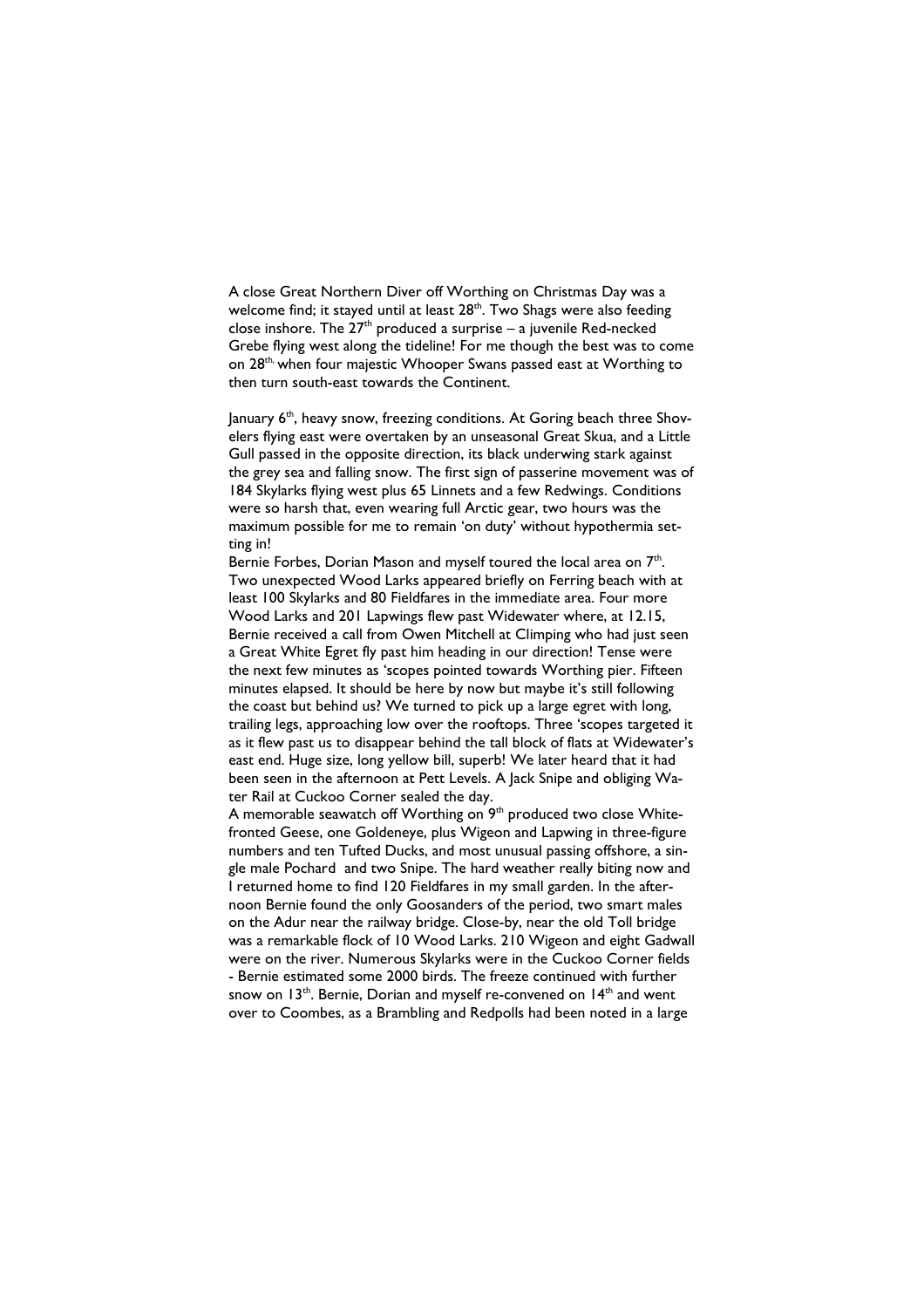Linnet flock. Early morning and light poor, rain. On impulse we checked the east-west facing ditch here, and towards the river a Grey Heron sat beside the reeds – but what was that behind it? A clump of cryptic Bittern -shaped reeds or a Bittern? It turned its head – Bittern! After some thirty minutes it strode away, disappeared into a ditch and was not seen by us again. No doubt it was the same bird as seen by Chris Wright a few days ago which then flew into Ladywells. A strange animal, birding. Given, between Bernie and myself a collective 80+ (?) years watching in the local area, Great White Egret and Bittern were 'SDOS' firsts for both of us. Two new local area herons in one week? Unthinkable!

Later on 14<sup>th</sup> Redwings were everywhere on the coast with a minimum of 500 on Goring beach green alone. Thousands must have been strewn along the beaches, desperately foraging for any food available along the high tide line, the only area not frozen. A reminder that, although hard weather is good for we birders, it's life or death for the birds and I must admit it causes me great concern to see so many living on the edge. A thaw slowly set in, many of the passerines moved on and things returned to – well, near normal. Additionally over this period Mike Hall and Clive Hope in or around Ferring Rife recorded Bittern, Jack Snipe, Water Rail, Woodcock and Short-eared Owl. Great 'Rife' birds!

## Birding in the Baltic by Russ Tofts

Having a brief chat with Bernie on an SDOS walk late last winter regarding a proposed exploratory trip to Estonia and Latvia, I expressed some interest but left thinking "It probably won't get off the ground". Little did I realise how quickly Shena would get the bit between her teeth and suddenly it was "Where shall we stay"?,"What would be the best hire-car?" and "How many days do we need?".Tony Fenton had already shown interest and so, on a pleasant Friday in mid-May, the four of us assembled at Stansted for the flight to Tallinn, the Estonian capital. Sadly, we had all forgotten that Friday is 'Stag and Hen Day' and so the airport, and indeed our flight, was well-populated with strangely-attired (and indeed inebriated) guys and gals; thankfully it was only a short flight !! Arrival saw us clear immigration and customs quickly and we were soon in our hire-care heading westwards to our first night's hotel. The journey was uneventful but did produce a single Hazel Grouse before we arrived at the delight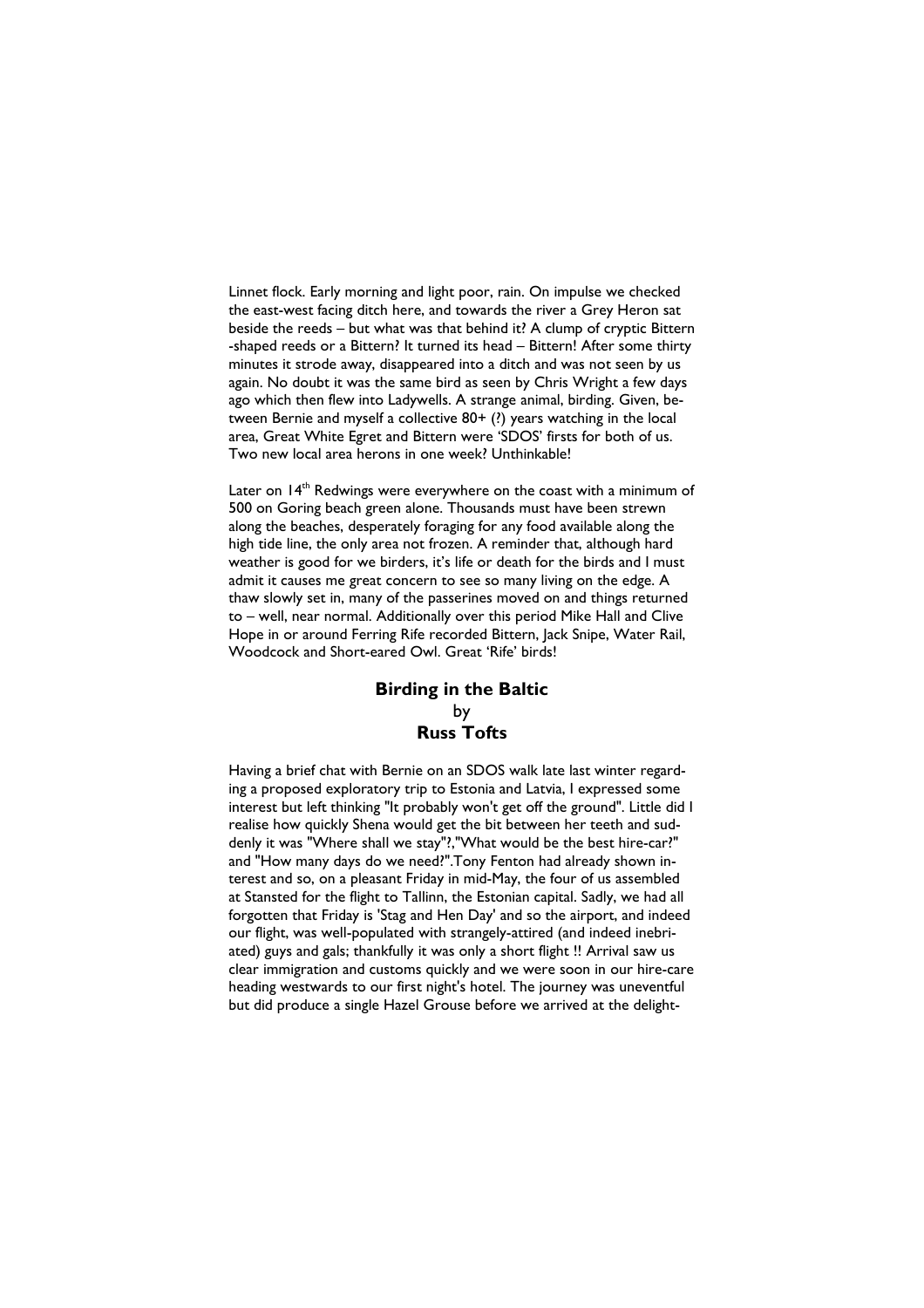fully named Roosta Cabins. A quick meal and we were off to bed anticipating our first full day's birding. Sadly, I let the team down that night; despite using earplugs I was awoken by owl calls which I put down to being Pygmy Owl, rolled over and went back to sleep. It took 3 or 4 days to realise the culprit was actually a Tengmalm's Owl, a bird I have still never seen !

Our first full day saw us up early, greeted by cold but very clear and sunny weather, and off to Poosaspea, a well known Arctic migration hotspot. Hundreds of divers, mostly Red-throated, were passing by along with many Long-tailed Ducks and Barnacle Geese. Common and Velvet Scoters plus Estonia's 4th record of Great Skua, and single Peregrine, Merlin and Ortolan Bunting kept us on our toes. When passage started to ease off we left the area and headed south to our next hotel on the shores of Matsalu Bay. En route we visited Sutlepa Meri, an inland reedfringed lake and, from one of its tower hides, we were able to see Rednecked Grebes, plenty of Little Gulls, Black Terns and a showy singing Savi's Warbler. Sadly, the calling Penduline Tit remained hidden. Saare Mansion provided us with a very pleasant mid-afternoon 'tea-and-cake' stop in lovely warm, sunny conditions; singing Icterine Warblers and Pied Flycatchers plus a single Wryneck at its nest-hole entertained us. Arriving at Haapsalu we were greeted with cold late afternoon conditions and a howling wind which effectively put paid to further birding. Upon checking into our hotel it transpired that my room had a great balcony with sunset views over the bay which I took full advantage of !!

Day three saw us up and away with several sites to check out prior to meeting up with Mati, our Estonian guide . First step was yet another splendidly sturdy tower hide on the shores of Matsalu Bay. Plenty of Barnacle Geese flew in and numerous other species were seen. Later in the morning we arrived at Tuhu Soo, a raised bog, but sadly we were a little late in the day and birds were thin on the ground; a hunting Golden Eagle, shimmering in a heat haze, was an exception. Disused fish ponds at Pikla resounded to the song of Great Reed Warblers and a few White-winged Terns added to our ever expanding bird list. Our final stop added single Caspian Tern, Osprey and Citrine Wagtail.

Late afternoon with Mati was spent on and around his 'home patch' at the Kabli bird reserve; Black, Lesser-spotted and White-backed Woodpecker plus a smart Hobby and a Nightjar churring from the top of a conifer completed the day's birds.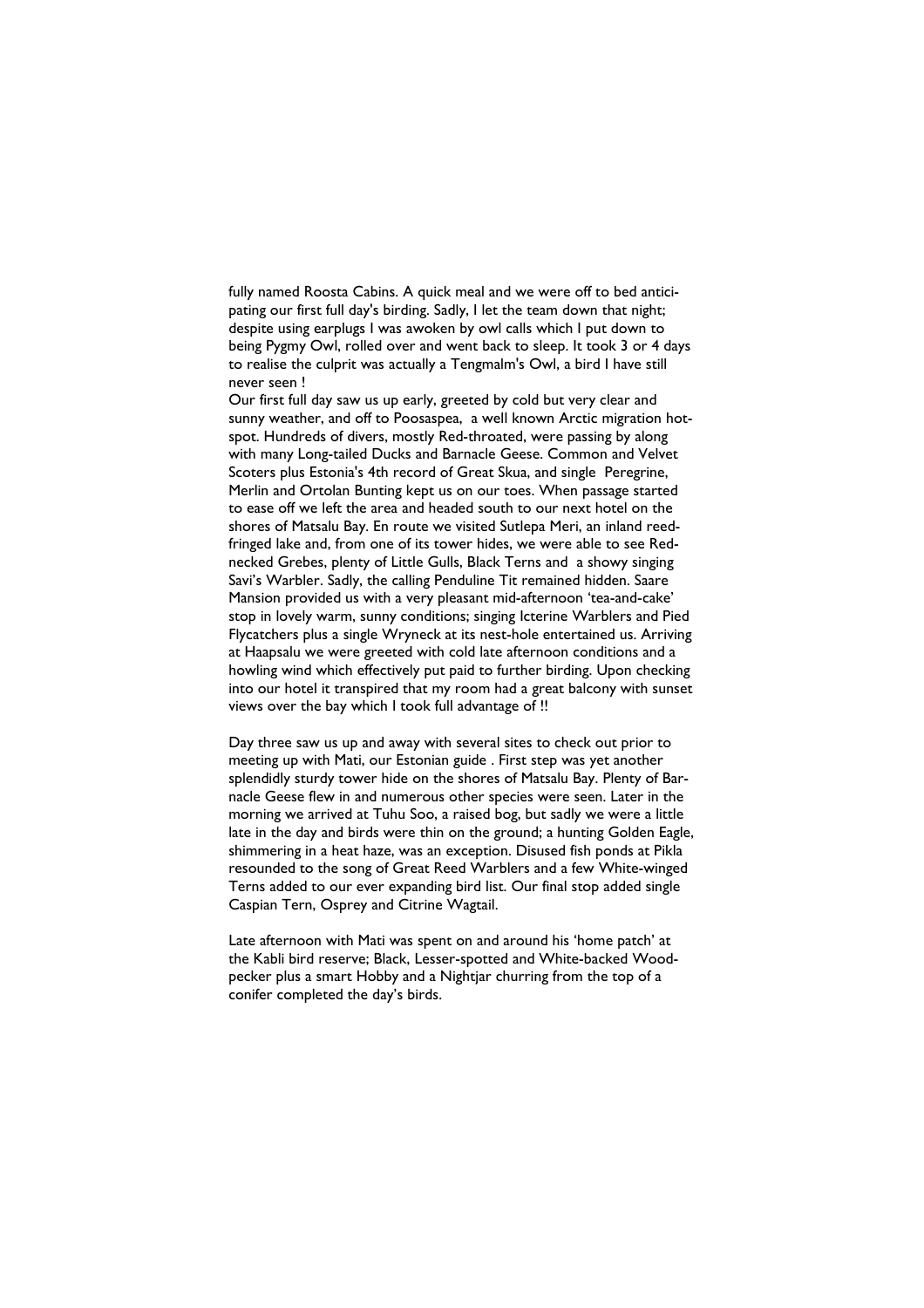Early morning at the Lepanina Hotel near Kabli in the south-western corner of Estonia saw us split into three groups with Shena and Bernie, ever the professionals, heading off before first light with the local guide. I chose to have a more leisurely start to the day and explore the hotel grounds, whilst Tony spent some quality time examining the back of his eyelids!! The hotel grounds produced super views of several Thrush Nightingale and a singing Bluethroat, the only one of the trip. An Icterine Warbler, a bird well-known for its mimicry, started off with Oystercatcher and moved via Swallow to Wryneck effortlessly. So good in fact that I thought there really was a Wryneck calling; when I double-checked there was indeed a Wryneck sounding identical to the warbler ! The hotel beach was quiet except for a couple of Little Ringed Plovers. Offshore a delightful female Goosander sailed by with three chicks tucked up on her back whilst the by now ubiquitous Scoter, Long-tailed Ducks and divers moved north in small numbers. Bernie and Shena returned to meet Tony and I for a late brunch with tales of Three-toed Woodpeckers, superb views of Hazel Grouse and Nutcracker. Maybe I should have gone with them after all!

Our final destination in Estonia was Tartu, an old city in the south which has access to some good birding areas. A close roadside Lesser Spotted Eagle en route and some Temminck's Stint at Ilmatsu fishponds were nice. After an early evening meal we headed off to Karevere Meadows for a rendezvous with our target bird for the entire trip - Great Snipe. We did not have to wait too long before three or four of these birds started their lekking display—lots of strange clicking and squeaking noises and jumping about. Five Jack Snipe chased each other round the sky whilst a single unseen Corncrake, a fly over Black Stork and good numbers of Ruff rounded off the evening (along with a few mozzies). Attempts at celebrating our success were hampered by the local laws which prevented us from buying alcohol after 10 p.m.

Next day dawned with damp grey miserable weather and then we were off to Latvia .... not a phrase that rolls off the tongue too often!!

But that's a story for the next newsletter.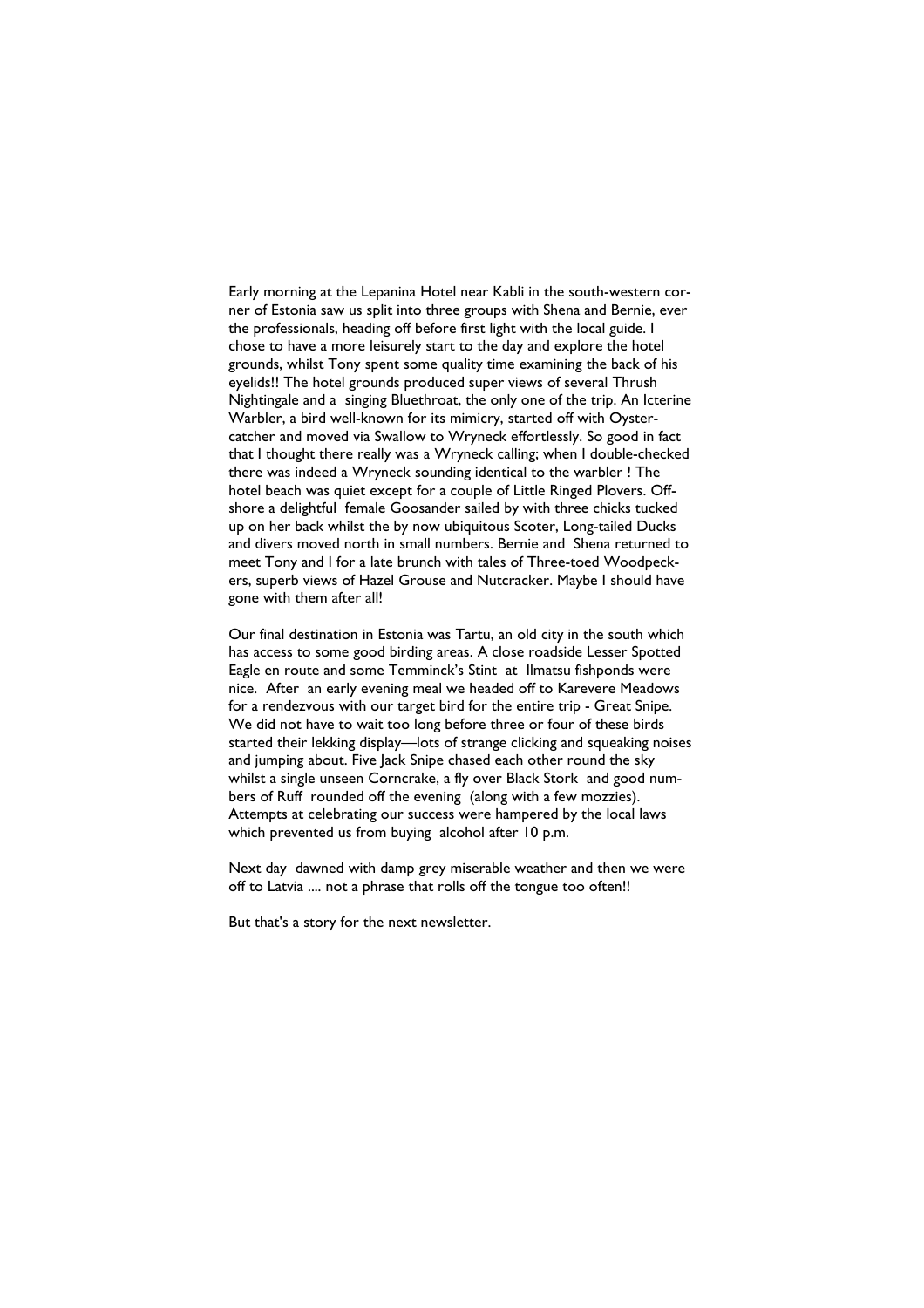## SDOS Summer Picnic

For the past few years we have had a very successful SDOS picnic at which everyone contributes food for a shared meal. The idea is that you just bring anything you like: savoury, sweet, salad, vegetable or fruit and everything will be put on tables for a gentle free-for-all!

On these occasions the tables were groaning with good stuff, there was plenty for everyone and very little wastage and no one person was burdened with providing the food. Some soft drinks will be provided but if you would like anything stronger please bring your own. Brianne and Robin Reeve have offered to host this Summer Picnic Lunch in their garden at

 The Old Rectory, Coombes on Sunday, July 11<sup>th</sup> 2010 from 12.30pm

Please contact Brianne by Saturday July 10th if you would like to come.

There will be a marquee in the garden so the weather should not be a problem. We have room to park quite a lot of cars but do car-share if you can. The Old Rectory is exactly 1.5 miles from the traffic lights by Lancing College in the direction of Steyning. If coming from Steyning take the road which runs on the west side of the River Adur down to Lancing College, our drive is the turning on the right after Church Farm, Coombes. SDOS signs will be on the gates.

Any queries please contact Brianne on 01273 452 497 or email briannereeve@yahoo.com

I/ We would like to come to the Summer picnic lunch on Sun. July 11th

Name(s)……………………………………………..

Telephone/ email………………………………………......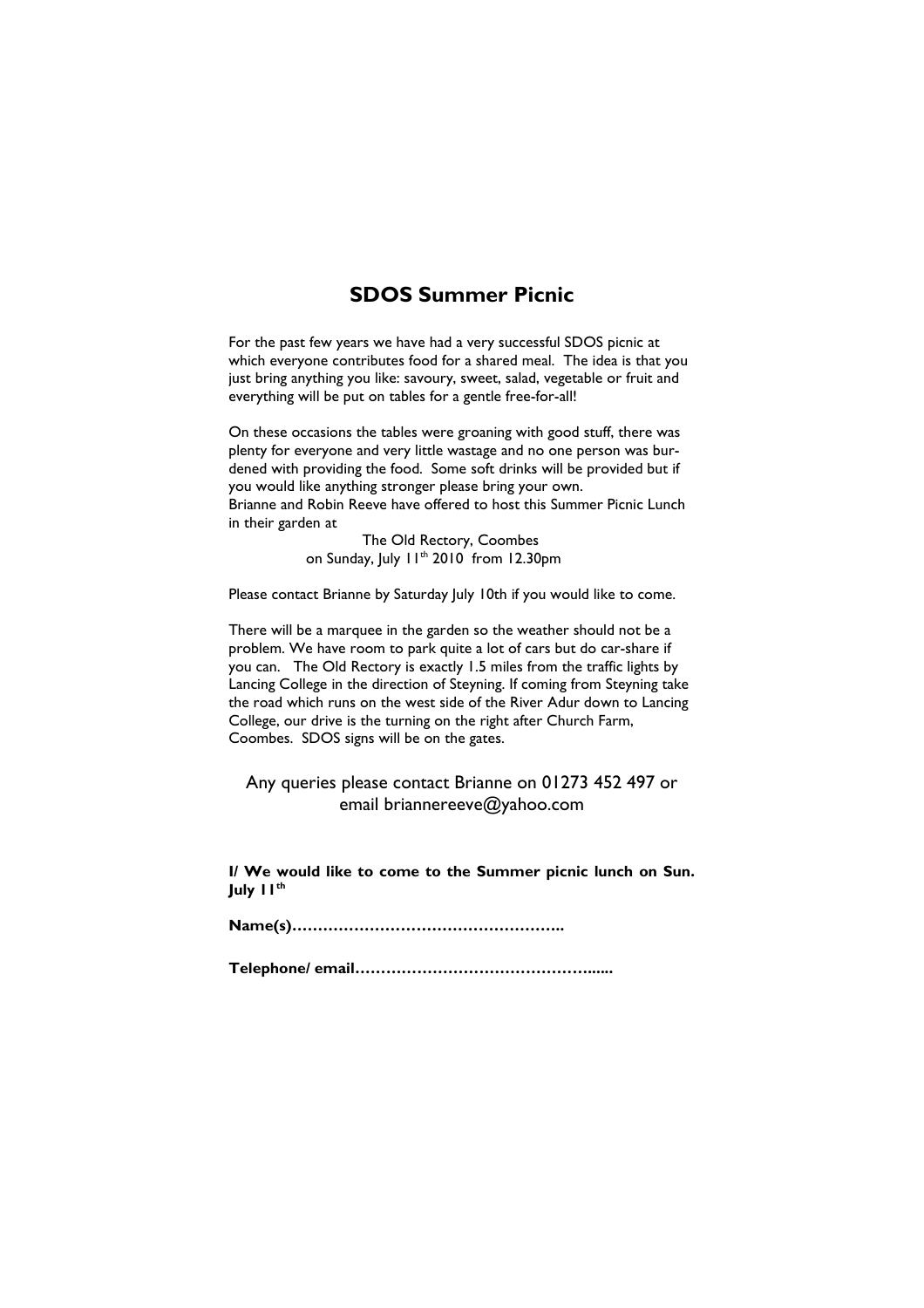#### Garden Birdwatching – September to December 2009 by Val Bentley

Thanks to all who are continuing with their garden recording. I have enjoyed perusing the forms, particularly the additional notes, and now have quite a pile to collate for the next Report.

Stanley Allen at Mill Hill commented that it was the first quarter when they had no Starlings at all even on the fat feeders, and there was a dramatic reduction in Goldfinch numbers, though 16 Greenfinches turned up in the final week. Both their visiting Great Spotted Woodpeckers preferred hanging fats to peanuts.

Reg Bradbury had 23 starlings in the week of 22<sup>nd</sup> November and 19 Goldfinches in the week of  $25<sup>th</sup>$  October, but also saw numbers drop to single figures in December. There were seven Moorhens in John Cooper's Steyning garden in December and ten Magpies in late November. Laurie Keen found 14 Blue Tits during the week of 13<sup>th</sup> December, presumably a flock moving through.

Hazel Jackson's 30 House Sparrows in November was the quarterly record for this species and the highest number of Starlings was 30 in Gordon and Vera Tickler's garden, just beating Roy Sandison's 28.

Redwings were seen in seven gardens, Grey Wagtail in three and wintering Blackcaps in seven, with three of these records being of two individuals. The Ticklers reported their first "garden" Great Spotted Woodpecker since moving to their current house in Shoreham 21 years ago, and two more "garden ticks" were another Great Spot for Audrey Wisdom and lays for David Tomalin. A Black Redstart seen by Roy Westwater at Ferring during the week of 25<sup>th</sup> October is an excellent garden record.

Of the 27 forms to hand, 12 reported no Starlings in their recording time, and seven failed to find any House Sparrows, whereas Blue Tits, Blackbirds and Robins were recorded in every participating garden.

### The John Stafford Awards

Details of this years competion/s will be sent out separately after the rules have been finalised at the next committee meeting towards the end of May.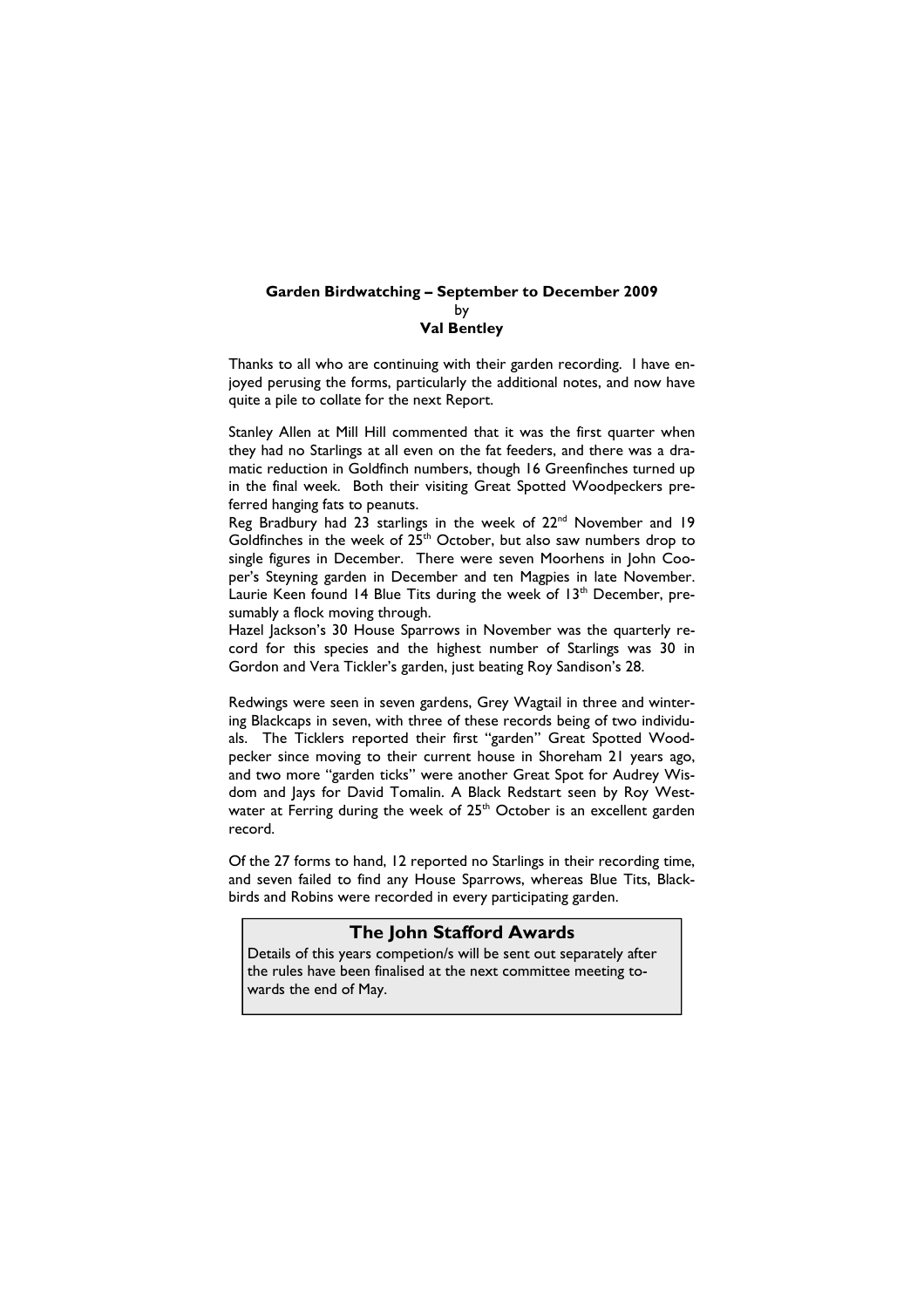

## The Breeding Season Survey (Number 3).

It hardly seems possible that this four year national survey is now more than half way through and, as we read this, the third and unexpectedly cold, winter season will have finished and thoughts will have turned to the forthcoming breeding season. Coverage across the county for this survey has been fantastic and there is great confidence that all the survey work will be completed. This progress and the presentation of the results at a county level can be seen on the Sussex Ornithological Society website at www.sos.org.uk where different species distribution maps are displayed each week.

Both the specific surveys (Timed Tetrad Visits) and general recording in the winter season are reasonably straight forward but during the breeding season the recording of breeding status adds another, more complicating, dimension to atlas fieldwork. The very precise recording of breeding status is a challenge which will keep the county's birdwatchers busy until the very end of the survey in July 2011. The table below (fig 1) shows the allowable codes and how these will be interpreted in the final analysis. Originally it was felt that the old, and traditional, breeding status markers merely representing the column headings would have been allowable but it appears these will now not be permitted. The major advantage of the current, and internationally recognised, coding system is that surveyors actually record precisely what is seen rather than making an interpretation of their observation

Across the county about 260 species have been recorded between April and July; from these about 180 have been recorded in our recording area. Of these 105 have been recorded as breeding with 77 species noted in the "confirmed" category, an additional 15 in the "probably" category and the remainder as being merely recorded in appropriate habitat or as a singing bird. The first map below (fig ii) shows the number of species recorded with a positive breeding status in each of the 96 tetrads (2km x 2km grid square) in our society's recording area. There are, fortunately,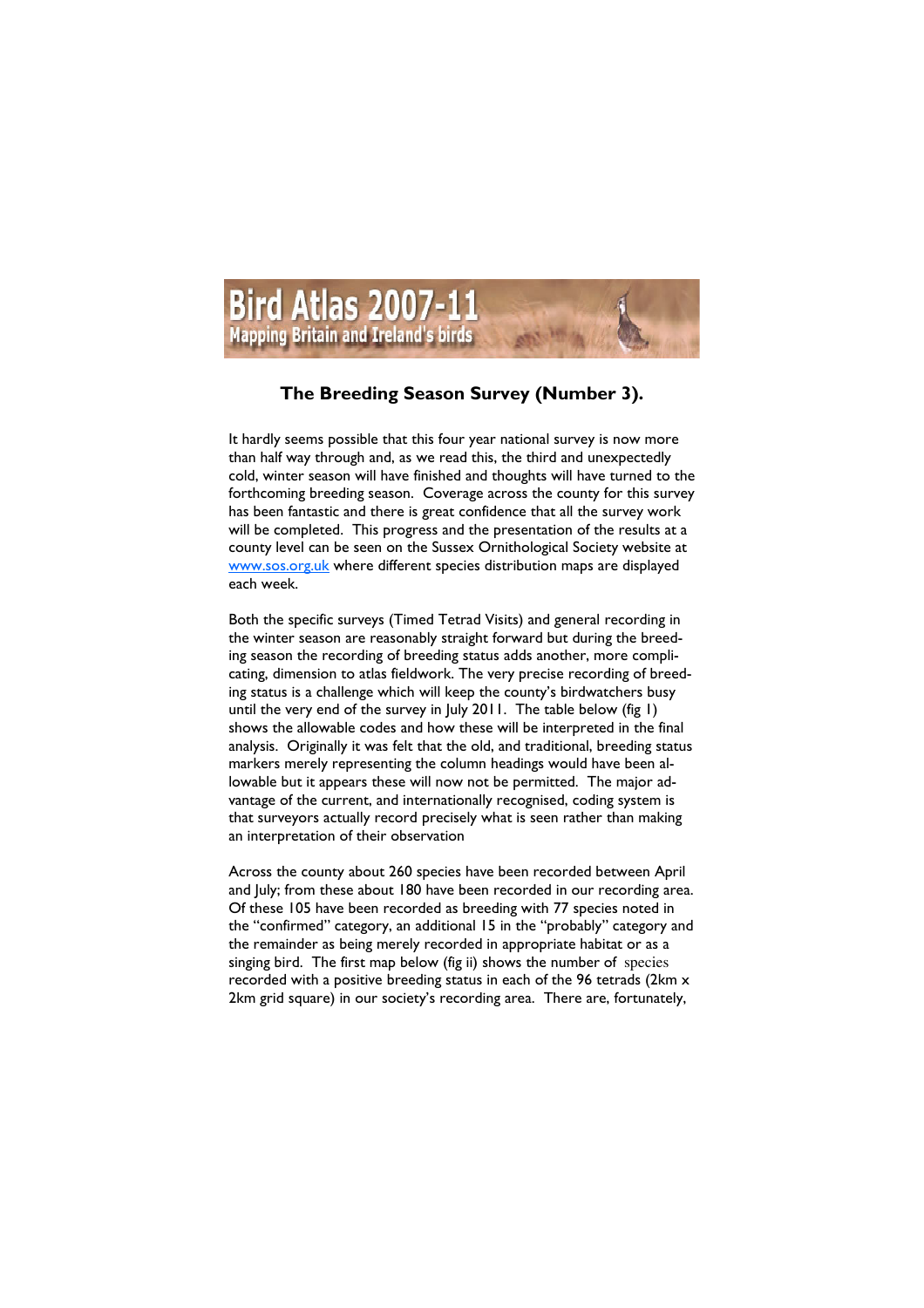no tetrads which are blank but the figure shows several tetrads with fewer than twenty species recorded as breeding. The range in our "patch" is, in fact, quite wide stretching from 54 in TQ10Y (Applesham) to just a single species in TQ21R (Newtimber Hill). Of course squares with low numbers may be ornithologically poor areas, dense urban development or, like TQ10F & W or TQ30B, only contain a small area of land. Furthermore some of the areas with smaller symbols may not yet have

| Confirmed<br><b>Breeding</b>                           | <b>Probably</b><br><b>Breeding</b>                   | <b>Possibly</b><br><b>Breeding</b>          | <b>Non-Breeding</b>                       |
|--------------------------------------------------------|------------------------------------------------------|---------------------------------------------|-------------------------------------------|
| (large filled or red<br>symbol)                        | (middle filled or red<br>symbol)                     | (small filled or red<br>symbol)             | (small open or green<br>symbol)           |
| <b>DD</b> Distraction<br>display or injury<br>feigning | P Pair in suitable<br>habitat                        | <b>H</b> Observation in<br>suitable habitat | M Migrant record                          |
| <b>UN</b> Used nest or<br>recent broken egg-<br>shell  | <b>T</b> Territory holding<br>I + week apart         | <b>S</b> Singing male or<br>breeding calls  | <b>U</b> Non-breeding<br>summering record |
| <b>FL</b> Recently fledged<br>young                    | <b>D</b> Display observed<br>in habitat              |                                             | <b>F</b> Flyover and not<br>using tetrad  |
| <b>ON</b> Occupied net                                 | <b>N</b> Visiting probable<br>nest site              |                                             |                                           |
| FF Faecal sac or<br>food carrying to nest              | A - Agitated behav-<br>iour suggestive of<br>nesting |                                             |                                           |
| <b>NE</b> Nest with eggs                               | I Incubation patch<br>(mainly for ringers)           |                                             |                                           |
| <b>NY</b> Nest with young                              | <b>B</b> Nest building or<br>hole excavation         |                                             |                                           |

fig i

received much surveying attention.

Looking at some species reveals more closely how well breeding status is being recorded. It is likely that Blackbirds breed in each of the local tetrads. Furthermore it is a conspicuous species and finding strong evidence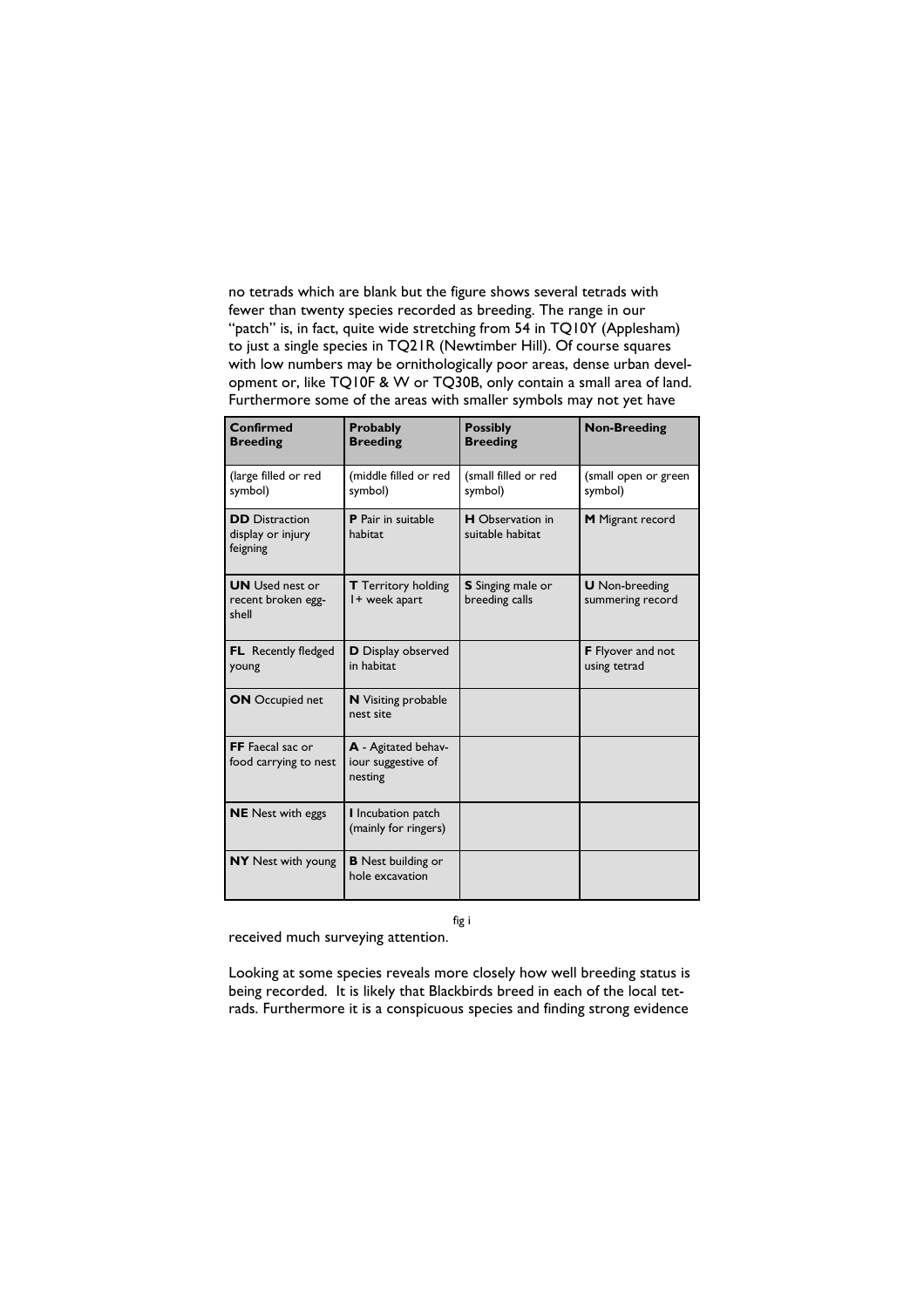

**Species per tetrad with breeding status (Breeding seasons 1 and 2).** 

for local breeding is fairly easy. Indeed this species, at 91%, has the highest number of tetrads with positive breeding and only Wren, Dunnock, Robin, Song Thrush, Blue Tit, Great Tit, Carrion Crow, Chaffinch and Greenfinch, the last perhaps rather surprising, exceed 80%. The first of the following maps (fig iii) shows Blackbird and in this figure the large red symbol indicates breeding has been confirmed, the medium sized symbol shows probable breeding in the tetrad and the small red symbol notes that breeding is possible. The small green circle indicated that the species has been recorded but no breeding codes have been assigned to the record.

Some of the maps for scarcer, and more secretive, species reveal large holes. Bullfinch (fig iv), for example, is certainly not found regularly along the coastal strip and the empty squares here probably represent the species absence. However, it is not so scarce north of the downs yet in only six tetrads has breeding been confirmed. Bullfinches often only reveal their presence by their soft calls or seeing a white rump flit away and finding more definitive evidence of breeding can be difficult and time consuming. There are certainly many similar species which, like Bullfinch, are under recorded and amongst the most widespread of these, each with less than 10% of tetrads recording confirmed breeding, are Pheasant (2.1%), Collared Dove (6.3%), Swift (4%); Skylark (1%),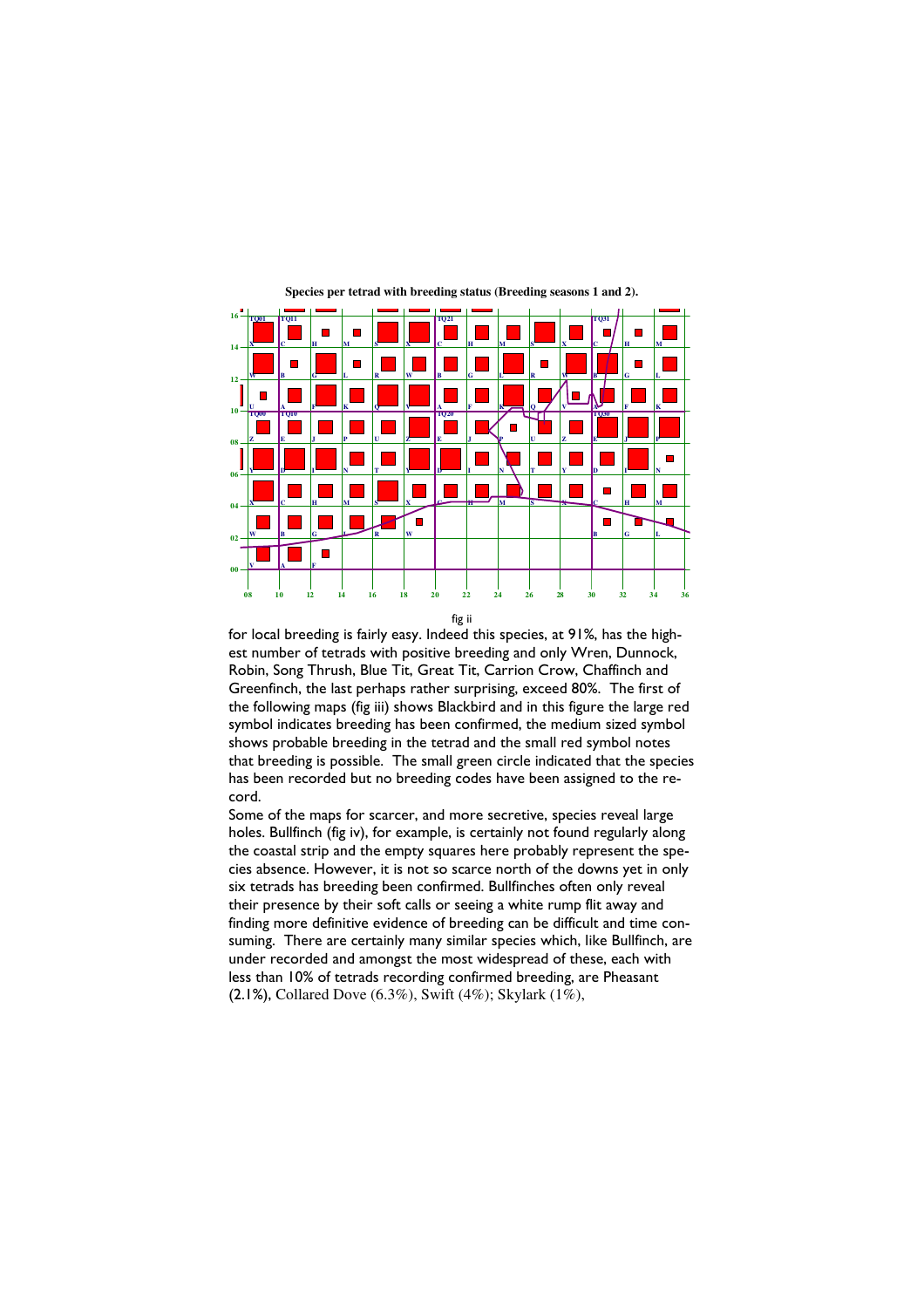

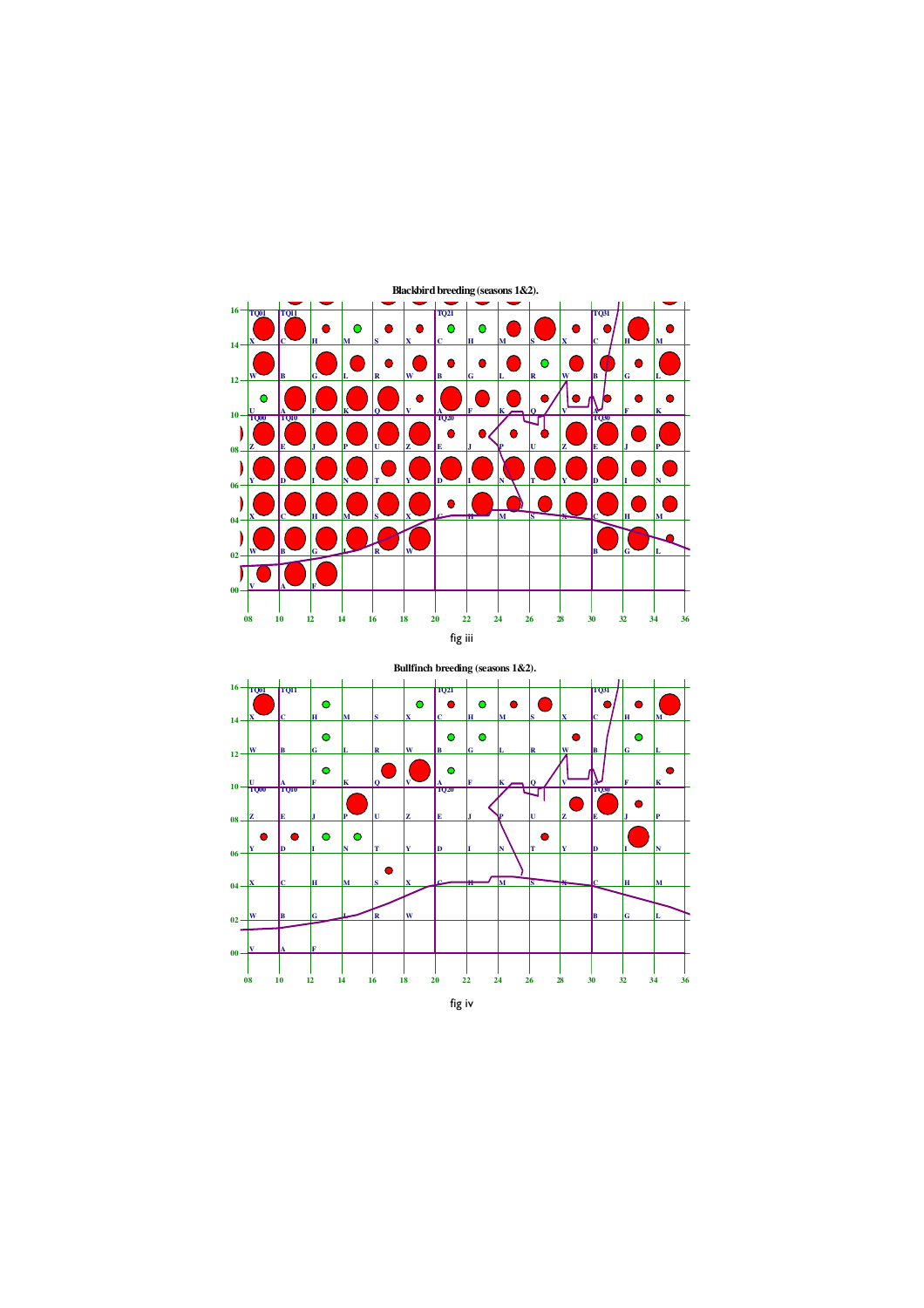Blackcap (9.4%), Chiffchaff (5.2%), Goldcrest (2.1%), Coal Tit (5.2%) and Treecreeper (4.1%).

So how can you help? There is still plenty of time to contribute. The methodology of the survey has been described in previous Newsletters and can be found on the BTO website (see below). All of the local Timed Tetrad Visits (TTVs), however, have already been done or allocated to observers. Despite this there are massive gaps in the records particularly in finding evidence for breeding. I have lodged an Excel file containing the details of the breeding records on the society's yahoo site; do have a look at this and see where you may be able to "plug a hole". Often records from a garden or something seen whilst out and about not necessarily whilst bird-watching may fill a space.

Why not consider spending some mornings bird-watching in one of the local squares with fewer breeding species recorded rather than travelling to one of the county's well watched sites such as Pagham Harbour or Pulborough Brooks; you may see fewer birds but what you see (and record) will be of more value to the Atlas.

The essence to achieve the most complete distribution maps is to encourage as many observers as possible to assiduously record and log their observations for common, scarce and rare species. Ensuring that an appropriate breeding status code is entered in the correct place rather than a text note confirming breeding will guarantee the breeding record will be recognised during the analysing of the final plethora of records. Realistically this can be done in two ways:-

- 1. Entering Roving Records on-line into the Atlas or species lists or casual records into the BTO's BirdTrack recording system. Please ensure, however, your sites are defined at a tetrad or 1 km square level. Both are found at the BTOs website at http://www.bto.org.uk/.
- 2. Enter your sightings into the SOS's data-base by using the "Record Capture" software. This can be obtained, with instructions, by downloading from the SOS website at http://www.sos.org.uk/forms/index.php.

John Newnham January 2010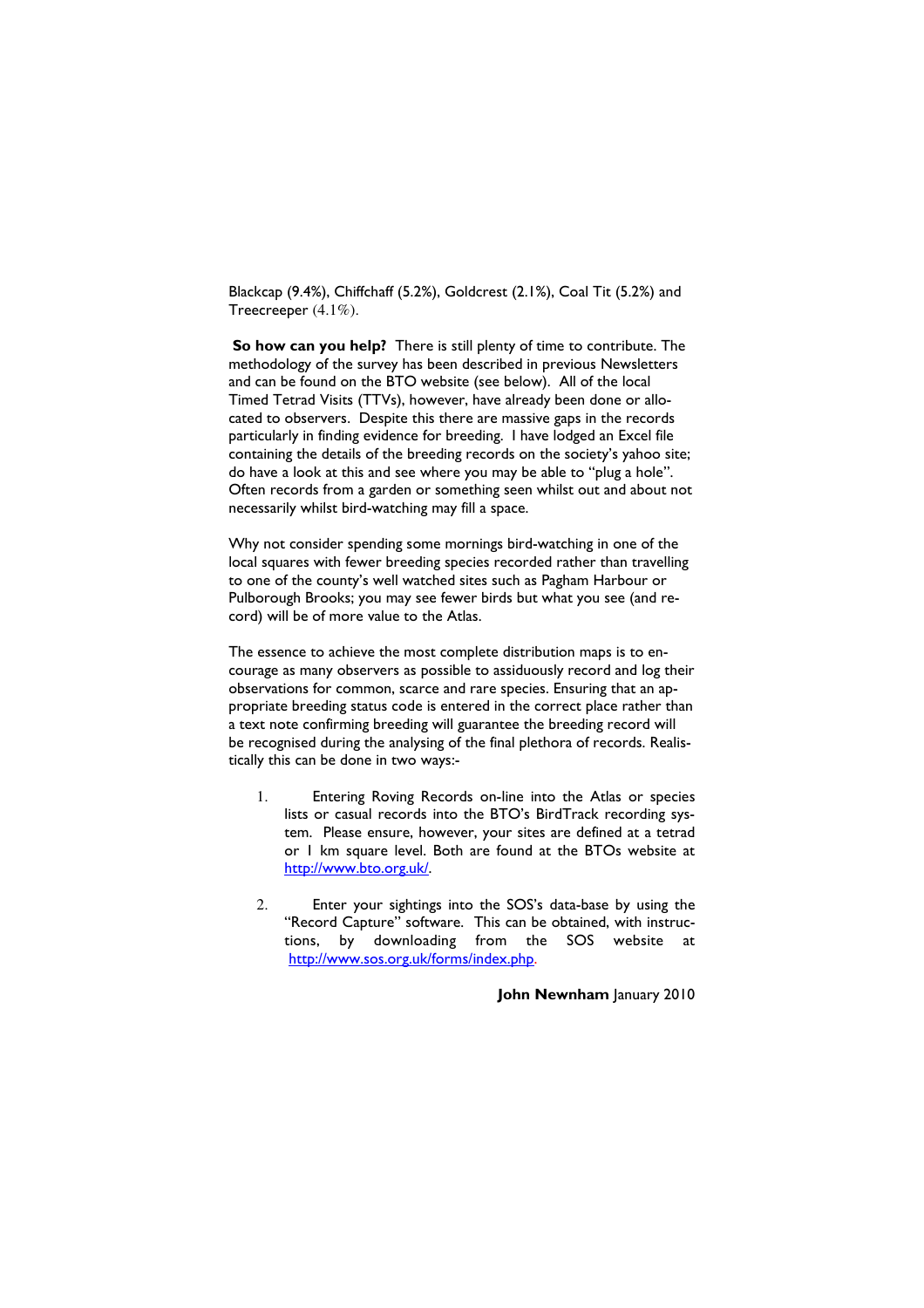## Photos for 2009 SDOS Report

We would like photos of the following species for consideration when compiling the 2009 SDOS Report. They should preferably have been taken in the SDOS area in 2009 (with the date and location supplied).

Any Divers, any Grebes, Bewick's Swan, Egyptian Goose, Teal, Pintail, Glossy Ibis (the Ferring Rife bird), Raptors (other than Kestrel and Sparrowhawk), Common Sandpiper, Purple Sandpiper, other waders (except Oystercatcher), Sandwich Tern, Iceland Gull (the Southwick bird), Tawny Owl, Yellow Wagtail, Redstart, Waxwing (the Goring birds), Red-backed Shrike (the Cissbury male), Reed Warbler, Whitethroat, Lesser Whitethroat, Brambling, Tree Sparrow (the Mill Hill birds), Yellowhammer, Corn Bunting.

## Bird Records for 2009

Please send in your records for 2009 without delay to the Recorder Clive Hope or via the SOS recording method (see their webpage).

## Schedule 1 Species

It seems appropriate at the start of the breeding season to remind SDOS members of the following list of Schedule 1 species i.e. those species afforded special protection under the Wildlife Protection Act 1981.

Whilst most of the species below do not occur as breeding birds in our areas some do and some may do in the future; others occur just outside our region in Sussex, Hampshire, Kent etc.

It is an offence to disturb any of the following species at or near the nest Special permits, issued by Natural England, are required for the surveying,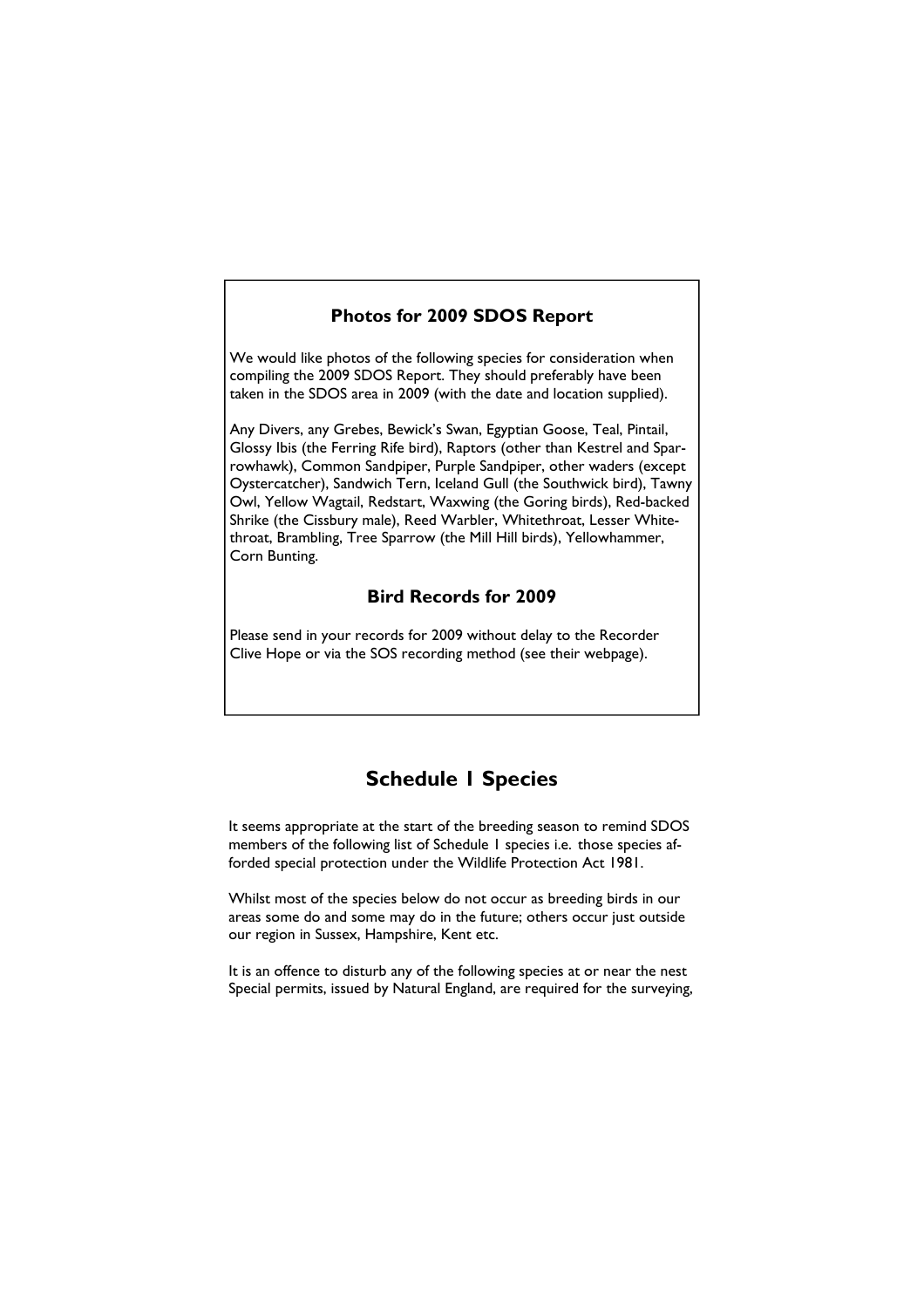photographing, or ringing of these species.

Full details of the act can be found at www.jncc.gov.uk

Bee-eater Merlin Honey Buzzard Kentish Plover White-tailed Eagle Wood Sandpiper Firecrest Velvet Scoter Wryneck **Garganey** Black-tailed Godwit Goshawk Black-necked Grebe Slavonian Grebe **Greenshank** Little Gull Mediterranean Gull Harrier spp. Purple Heron Hobby Hoopoe **Greenshank** Kingfisher

Avocet Red Kite Serin Bittern Golden Oriole Red-backed Shrike Little Bittern Csprey Spoonbill Bluethroat Barn Owl Black-winged Stilt Brambling Snowy Owl Temminck's Stint Cirl Bunting Peregrine **Bewick's Swan** Lapland Bunting Leach's Petrel Whooper Swan Snow Bunting Red-necked Phalarope Black Tern<br>Honev Buzzard Kentish Plover Little Tern Chough Little Ringed Plover Roseate Tern Corncrake Common Quail Bearded Tit Spotted Crake Black Redstart Crested Tit Crossbill spp. Redwing Short-toed Tree Scarlet Rosefinch Creeper Diver spp. Ruff Cetti's Warbler Dotterel Green Sandpiper Savi's Warbler Golden Eagle Furple Sandpiper Burtford Warbler<br>
20 White-tailed Eagle Nood Sandpiper Marsh Warbler Gyr Falcon Scaup Whimbrel Fieldfare Common Scoter Woodlark

#### **During the close season**

Goldeneye Pintail and Grey-lag Goose (in Outer Hebrides, Caithness, Sutherland and Wester Ross only)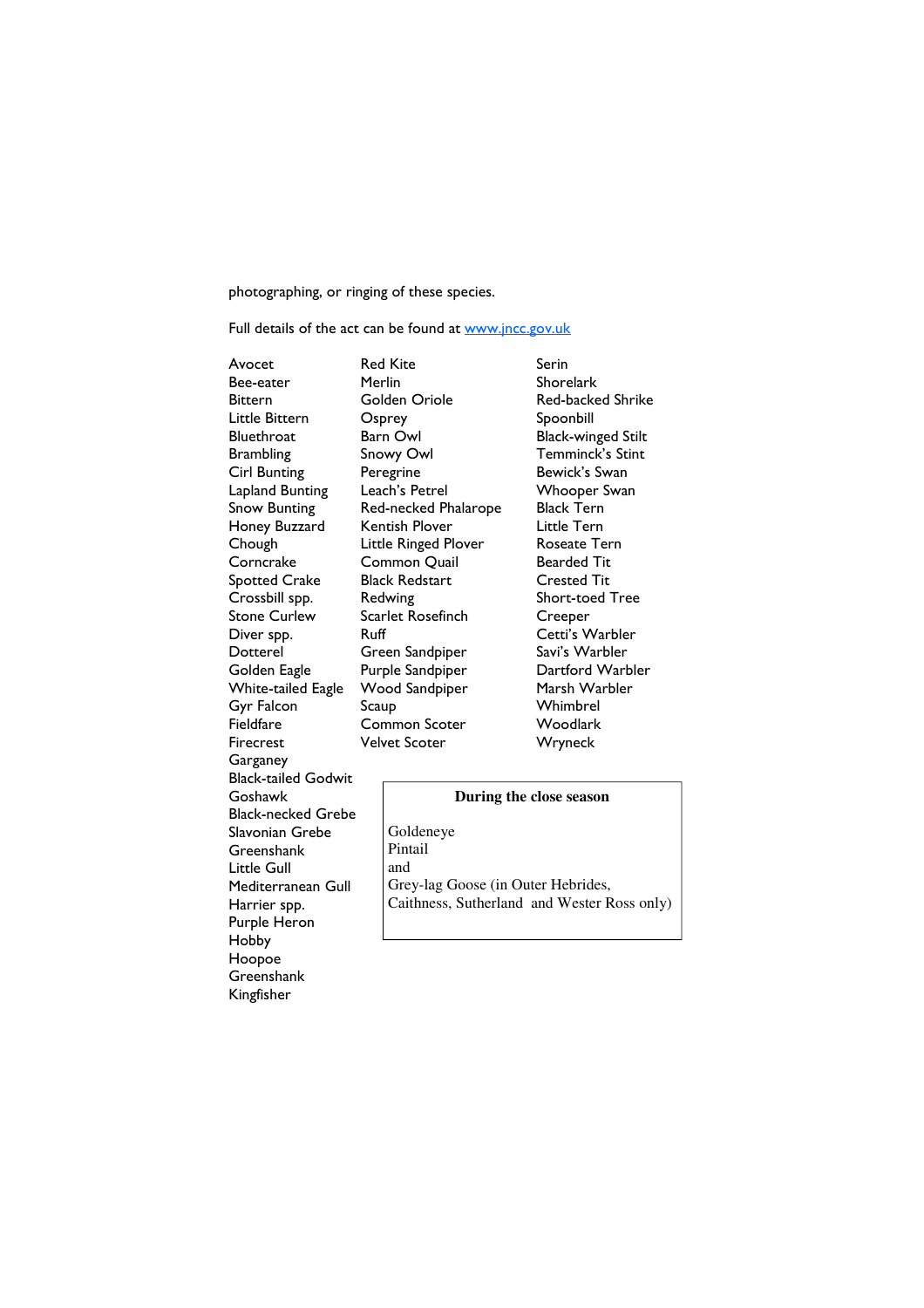## Field Outings Reports by Noranne Biddulph

#### Adur Valley Walk on Saturday 5th December

On a grey day 13 members met Chris Wright at 1pm on the east side of the River Adur just north of the old Cement Works. While waiting for everyone to gather lake and Nick saw a female Sparrowhawk and a Raven and Chris found a Peregrine on the Cement Works chimney. We walked over the footbridge and found Common and Black-headed Gulls, Starlings and two Stonechats in a flooded field. Continuing south on the west side of the river Meadow Pipits and Pied Wagtails were found. Near the line of poplars, a Green Woodpecker was spotted feeding on the ground behind a Carrion Crow. On the pylons we could see a small group of Cormorants which have moved into this area recently.

As we approached the Brook fields at Coombes we saw at least ten Moorhens and a Grey Heron. We crossed the fields leading towards Cuckoo Corner where Bernie picked up two rather pale Great Blackbacked Gulls amongst a few Herring and many Common Gulls. We added a Little Grebe and a Common Sandpiper before getting our first fleeting glimpse of a Kingfisher as it disappeared along the dyke. At Cuckoo Corner many of the more common birds were taking advantage of the food which is put out for them each day. A rat was also spotted

but perhaps it was a Water Vole!

There was a pleasing sight of about 300 Lapwings near the boat-houses and a good view of a Mistle Thrush flying towards the trees at Cuckoo Corner where a pair bred this year. In the fields below the A27 were several Little Egrets and a 'siege' of ten Grey Herons. The rain had become persistent by this time and it was a long way back but we saw Song Thrush and a Redshank and two more views of a Kingfisher. Everybody was exceedingly wet by the time we reached the cars but it had been a cheerful, pleasant outing with a good mix of members and 37 species were seen.

## Post Christmas Outing on December 29th 2009

In chilly and damp, later very wet, weather eighteen stalwart members assembled at the Shoreham Fort car-park for the annual post Christmas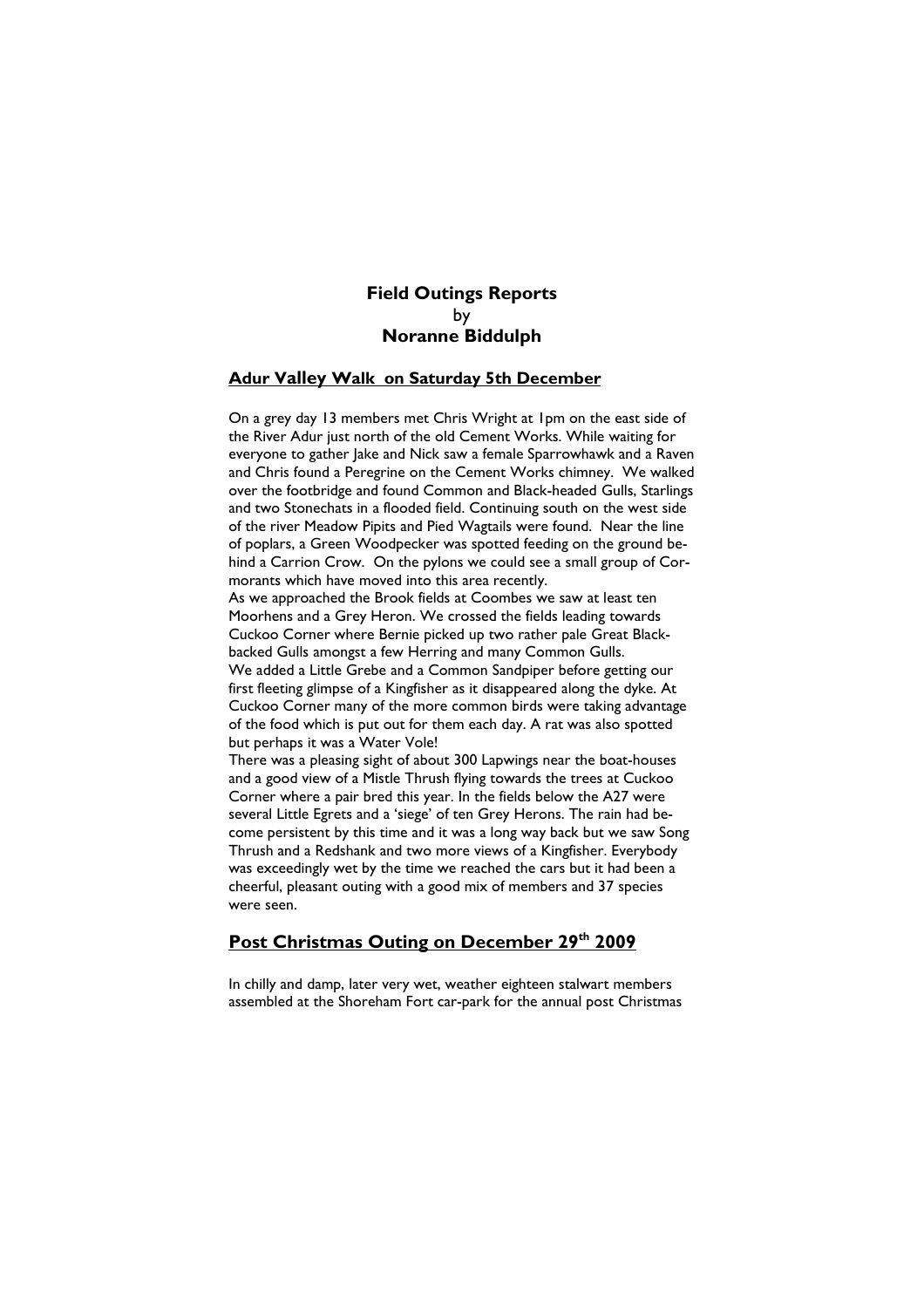meeting. Considering the conditions we did rather well to clock up 23 species with at least two close Purple Sandpipers, several Gannets, a party of five Great Crested Grebes, a Red-throated Diver and a Razorbill heading east and the usual Turnstones on the beach. Moving on to Widewater several Little Grebes, a Coot, a Redshank and an obliging Kingfisher were seen. The Water Rail that has been a regular feature of this locality in winter for several years could not be found. Watching from the beach as the rain started, five Wigeon on the sea and half a dozen Dunlin were added to our tally. A cheerful group made yet another enjoyable couple of hours to end 2009.

## Henfield Farmland and River Walk Sunday 10th January or 'the Walk that wasn't but was'

Due to very inclement weather this walk was cancelled but Val Bentley and Nigel decided to meet at the Downslink Car Park at 9.30 just in case anyone did turn up. Not finding anyone else there they set off along the Downslink and saw plenty of Tits, including Long-tailed and nice views of a male Bullfinch. A small pile of feathers indicated that something had reduced the local Wren population by one. Along the river there were two Herons, a few Mute Swans and sadly a dead, half eaten juvenile Swan on the edge of the water. They saw a single Snipe and flocks of Lapwing, with one of 30 birds. The highlight of the walk was a great view of a Kingfisher whizzing along the river! Peter Casebow also turned up for the walk but missed Val and Nigel. He decided to walk along the river and had an excellent view of a Common Sandpiper feeding on a grassy patch for at least 20 minutes. There were also a lot of individual Song Thrushes along the old railway with some Redwing and Fieldfare on the other side of the river.

#### Beeding Brooks on 17th January

On a glorious day of winter sun Terry Goble was joined by thirteen members in Pound Lane at 2pm. The route was a circular walk over the main grazing fields and the east bank of the Adur, finishing at a small copse, before heading back. Walking up the lane past the former RDA stables a number of common urban and woodland birds were seen. A white ball of fluff spotted by Shena in a distant hedgerow turned out to be the first of many sightings of a Barn Owl. In the horse field on the left many Fieldfare and Redwing looked resplendent in the winter sunshine.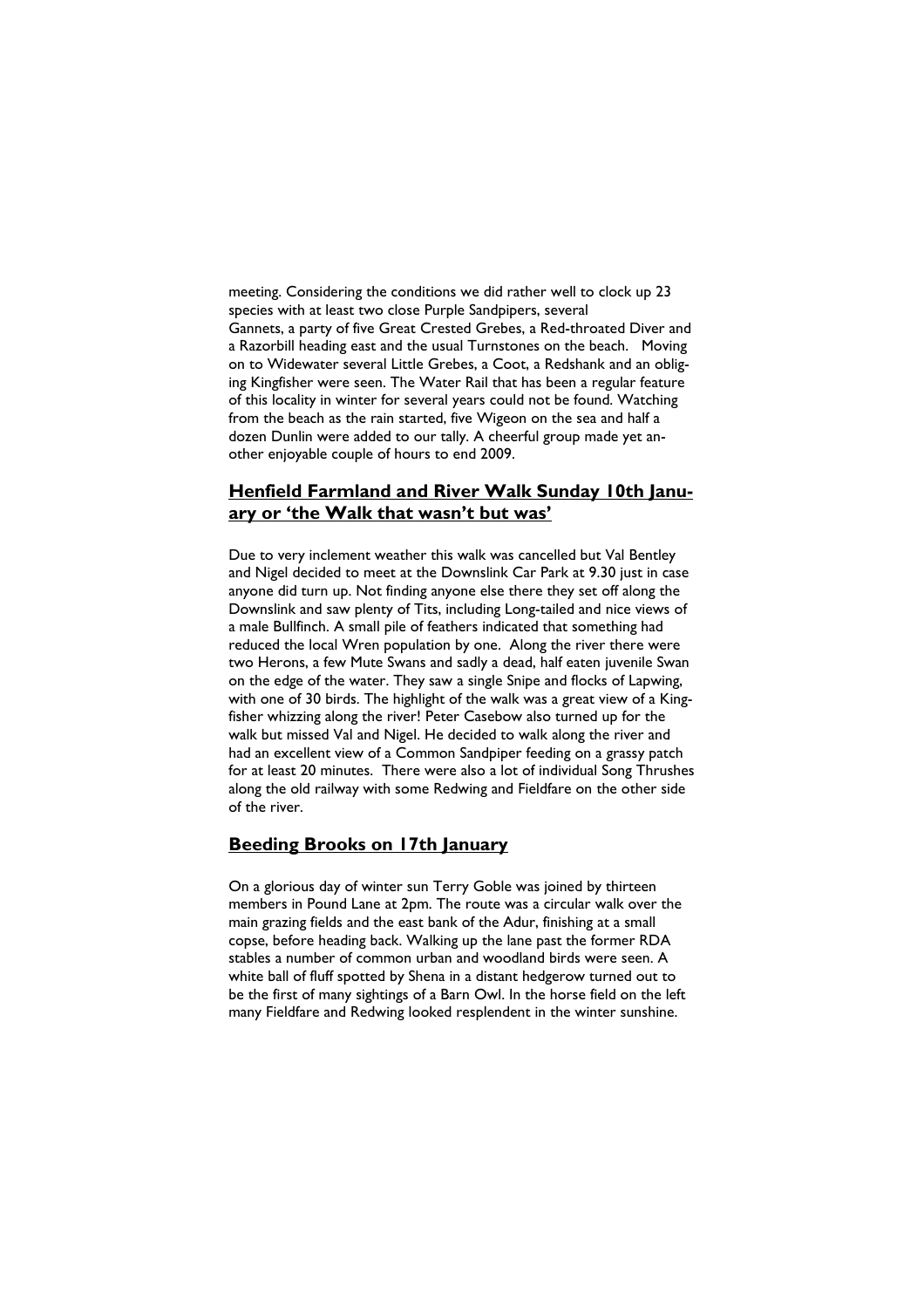Heading north up the fields we saw a few Snipe and had distant views of Buzzards, we also added to the list Skylark, common Finches, Meadow Pipits and a Heron. Whilst studying the Buzzards we were treated to the flash of a Kingfisher streaking across our view. Waterfowl were spotted on the floods across the river, Mute Swan, Mallard, Shoveler, Teal and a handsome Gadwall. A bird on a distant pylon was finally identified as a juvenile Peregrine. Later six members enjoyed the sight of a Peregrine chasing a flock of small birds around a pylon on which 40 Cormorants were perched, it circled three times but no prey was taken. Further down the river towards Bramber we had our best views of the Barn Owl drifting over the river. The group then made their way back towards Pound Lane stopping at a small copse for the regular Tawny owl. Unfortunately the owl remained out of sight but its 'kwick' calls were heard. By this time it was dark and everyone enjoyed a torch-lit procession back to Pound lane. A total of 42 birds were logged during a most enjoyable afternoon.

## Impromptu Bittern Watch at Burton Pond on 27<sup>th</sup> January

Jean Carder was responsible for this impromptu meeting. Its aim was to see at least one Bittern on Burton Pond. Russ Tofts offered his help. Several members, and indeed some non-members, assembled at Burton Pond at about 3pm. As they waited for the Bittern a Crossbill flew over, four Mandarin Duck arrived and a Little Egret perched up near the Cormorant roost. One, possibly two Bitterns were glimpsed at the far end before a more obliging bird was picked up in the low vegetation near the concealed bench. It was seen by all, on and off for an hour. A second bird went to roost in the reeds near to the road before two others were spotted in a similar pose, nearby in the reed bed. So, a successful meeting with four Bitterns observed and probably another bird at the far end. A male Hen Harrier, Grey Wagtail and a Kingfisher were also seen by some.

## Dungeness on Sunday 14th February

Unfortunately Dave Smith had to cancel this meeting due to freezing weather conditions.